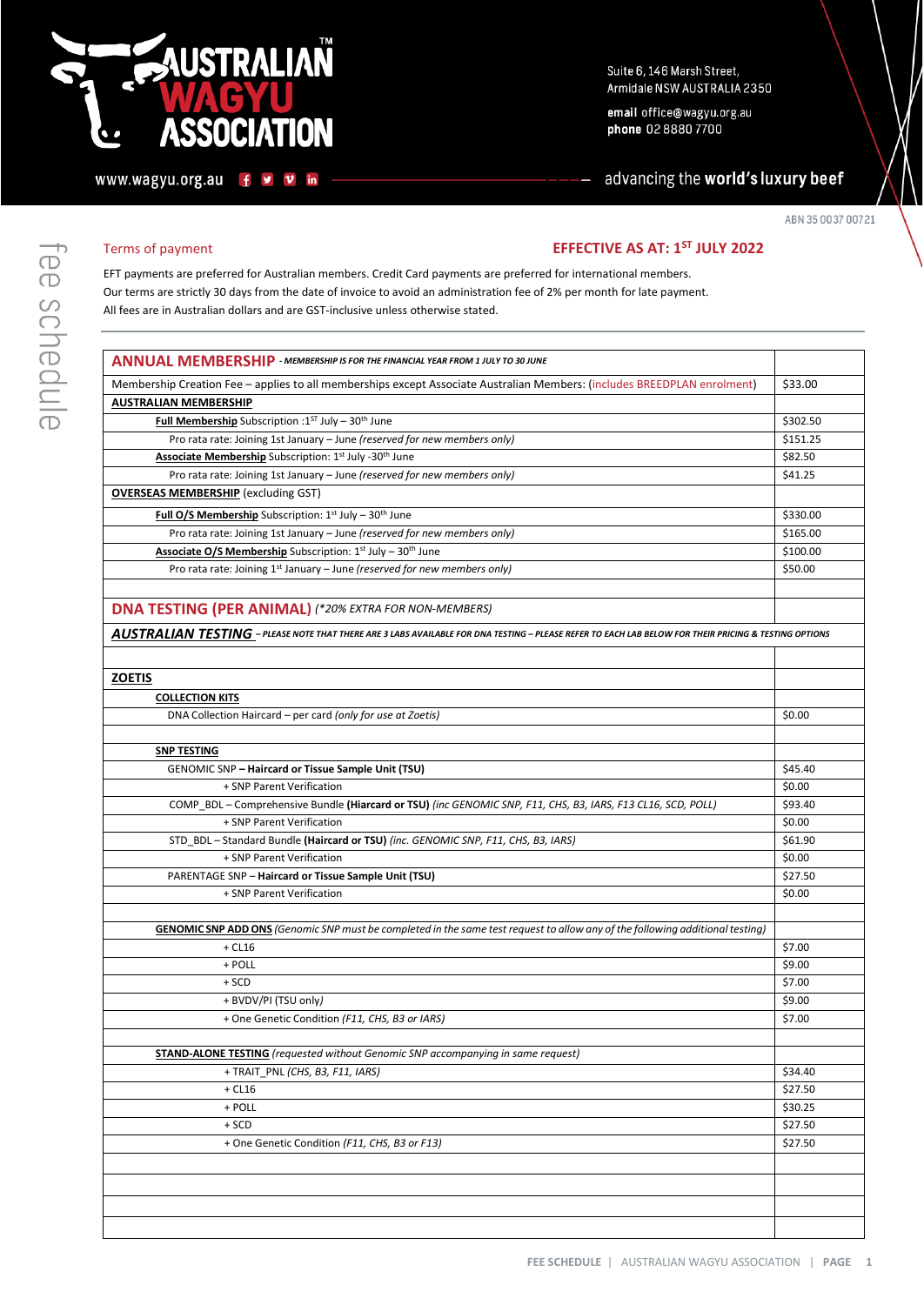### **NUSTRALIAN**  $\mathbf C$ **ASSOCIATION**

www.wagyu.org.au f y v in

email office@wagyu.org.au phone 02 8880 7700

### advancing the world's luxury beef

| <b>NEOGEN</b>                                                                                                             |         |
|---------------------------------------------------------------------------------------------------------------------------|---------|
| <b>COLLECTION KITS</b>                                                                                                    |         |
| DNA Collection Haircard – per card (only for use at Neogen)                                                               | \$1.10  |
| TSU collectors - per tube (ordered in packs of 10)                                                                        | \$3.30  |
| <b>SNP TESTING</b>                                                                                                        |         |
| <b>GENOMIC SNP - Haircard</b>                                                                                             | \$46.00 |
| <b>GENOMIC SNP - Tissue Sample Unit (TSU)</b>                                                                             | \$42.70 |
| + SNP Parent Verification                                                                                                 | \$0.00  |
| COMP_BDL - Comprehensive Bundle (Haircard) (Inc. GENOMIC SNP, F11, CHS, B3, IARS, POLL, SCD, TEND)                        | \$84.00 |
| COMP_BDL - Comprehensive Bundle (TSU) (Inc. GENOMIC SNP, F11, CHS, B3, IARS, POLL, SCD, TEND)                             | \$80.70 |
| + SNP Parent Verification                                                                                                 | \$0.00  |
| STD_BDL-Standard Bundle (Haircard) (Inc. GENOMIC SNP, F11, CHS, B3, IARS)                                                 | \$55.00 |
| STD_BDL-Standard Bundle (TSU) (Inc. GENOMIC SNP, F11, CHS, B3, IARS)                                                      | \$51.70 |
| + SNP Parent Verification                                                                                                 | \$0.00  |
| <b>PARENTAGE SNP - Haircard</b>                                                                                           | \$31.50 |
| <b>PARENTAGE SNP - (TSU)</b>                                                                                              | \$28.20 |
| + SNP Parent Verification                                                                                                 | \$0.00  |
|                                                                                                                           |         |
| <b>GENOMIC SNP ADD ONS</b> (Genomic SNP must be completed in the same test request to allow the below additional testing) |         |
| $+$ CL16                                                                                                                  | \$8.00  |
| + POLL                                                                                                                    | \$8.00  |
| $+$ SCD                                                                                                                   | \$26.40 |
| + BVDV/PI                                                                                                                 | \$9.00  |
| $+ IARS$                                                                                                                  | \$8.00  |
|                                                                                                                           |         |
| <b>STAND-ALONE TESTING</b> (requested without PARENTAGE SNP or GENOMIC SNP accompanying in same request)                  |         |
| + TRAIT_PNL (CHS, B3, F11 and IARS)                                                                                       | \$35.00 |
| $+$ CL16                                                                                                                  | \$29.00 |
| + POLL                                                                                                                    | \$29.00 |
| $+$ SCD                                                                                                                   | \$39.60 |
| + IARS                                                                                                                    | \$29.00 |
|                                                                                                                           |         |
| <b>SAMPLE FEES</b>                                                                                                        |         |
| Packaging Surcharge - lab surcharge for samples in non-approved sample kits.                                              | \$2.20  |
| Sample storage – where samples are submitted without testing to be completed immediately. (Currently not applied)         | \$1.10  |
| Sample Storage - Annual Storage Charge for samples submitted post February 2019. (Currently not applied)                  | \$1.10  |
| Sample retrieval of samples stored at the lab to be used for testing. (Currently not applied)                             | \$1.10  |
|                                                                                                                           |         |
|                                                                                                                           |         |
| <b>CROSSBRED WAGYU TEST (CWT)</b>                                                                                         |         |
| MUST HAVE GENOMIC SNP. (Not lab specific – analysis is run in-house with Australian Wagyu Association)                    | \$11.00 |
|                                                                                                                           |         |
|                                                                                                                           |         |
|                                                                                                                           |         |
| <b>INTERNATIONAL TESTING</b> (prices including GST)                                                                       |         |
|                                                                                                                           |         |
|                                                                                                                           |         |
| <b>ZOETIS</b>                                                                                                             |         |
| <b>SNP TESTING</b>                                                                                                        |         |
| GENOMIC SNP - Haircard or Tissue Sample Unit (TSU)                                                                        | \$45.40 |
| + SNP Parent Verification                                                                                                 | \$0.00  |
| COMP_BDL - Comprehensive Bundle (Hiarcard or TSU) (inc GENOMIC SNP, F11, CHS, B3, IARS, F13 CL16, SCD, POLL)              | \$93.40 |
| + SNP Parent Verification                                                                                                 | \$0.00  |
| STD_BDL - Standard Bundle (Haircard or TSU) (inc. GENOMIC SNP, F11, CHS, B3, IARS)                                        | \$61.90 |
| + SNP Parent Verification                                                                                                 | \$0.00  |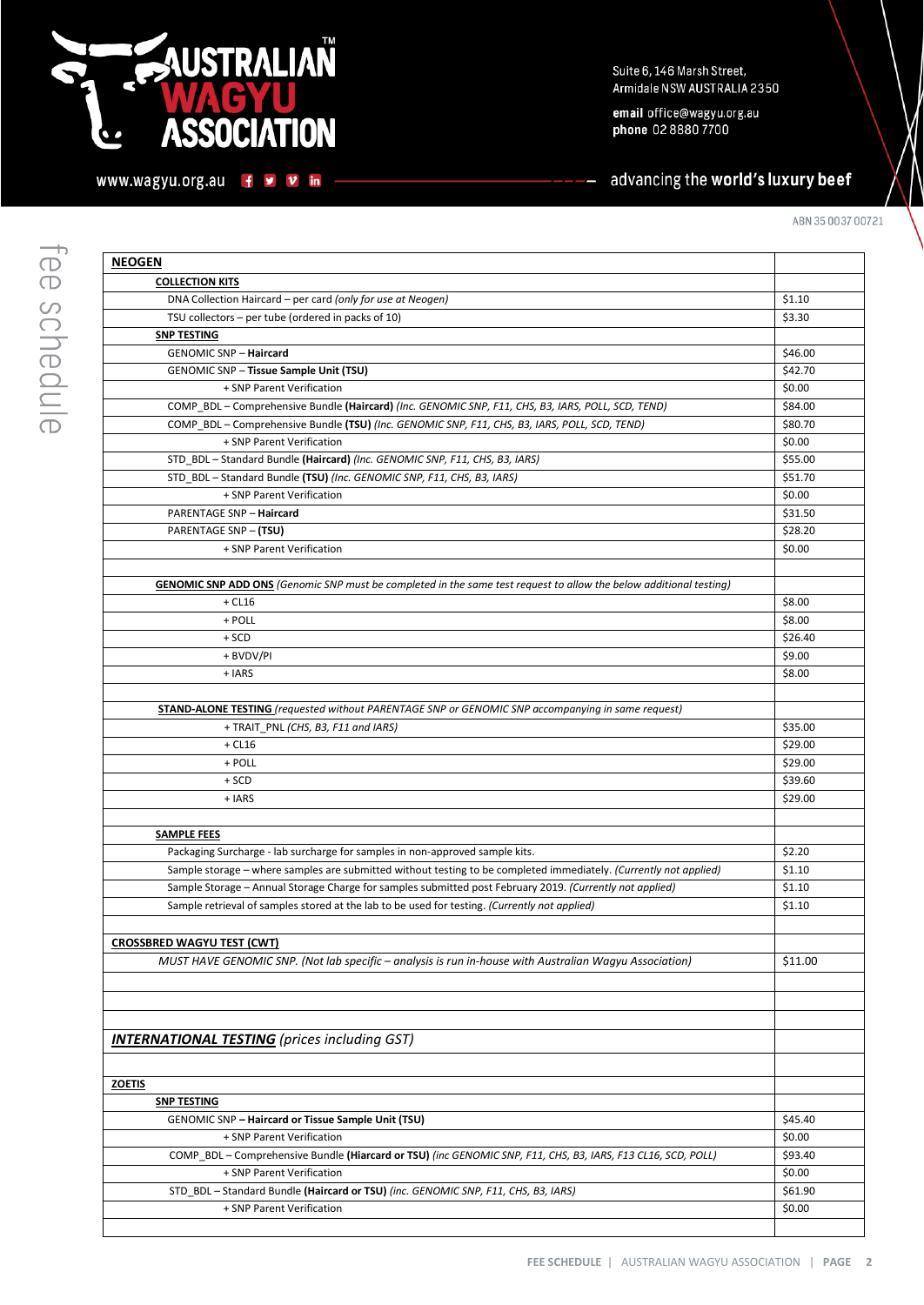### **NUSTRALIAÑ** С **ASSOCIATION** O

www.wagyu.org.au f y v in

Suite 6, 146 Marsh Street, Armidale NSW AUSTRALIA 2350

email office@wagyu.org.au phone 02 8880 7700

advancing the world's luxury beef

ABN 35 0037 00721

| <b>GENOMIC SNP ADD ONS</b> (Genomic SNP must be completed in the same test request to allow any of the following additional   |         |
|-------------------------------------------------------------------------------------------------------------------------------|---------|
| testing)                                                                                                                      |         |
| $+$ CL16                                                                                                                      | \$27.50 |
| + POLL                                                                                                                        | \$9.00  |
| $+$ SCD                                                                                                                       | \$27.50 |
| + BVDV/PI (TSU only)                                                                                                          | \$9.00  |
| + One Genetic Condition (F11, CHS, B3 or IARS)                                                                                | \$7.00  |
|                                                                                                                               |         |
| <b>STAND-ALONE TESTING</b> (requested without Genomic SNP accompanying in same request)                                       |         |
| + TRAIT_PNL (CHS, B3, F11, IARS)                                                                                              | \$34.40 |
| $+$ CL16                                                                                                                      | \$27.50 |
| + POLL                                                                                                                        | \$30.25 |
| $+$ SCD                                                                                                                       | \$27.50 |
| + One Genetic Condition (F11, CHS, B3 or F13)                                                                                 | \$27.50 |
|                                                                                                                               |         |
| <b>NEOGEN</b>                                                                                                                 |         |
| <b>SNP TESTING</b>                                                                                                            |         |
| <b>GENOMIC SNP - Haircard</b>                                                                                                 | \$62.00 |
| GENOMIC SNP - Tissue Sample Unit (TSU)                                                                                        | \$58.70 |
| + SNP Parent Verification                                                                                                     | \$0.00  |
| GBL_BDL - Global Bundle (Hair card) (GENOMIC SNP, F11, CHS, B3 & IARS)                                                        | \$81.60 |
| GBL_BDL - Global Bundle (TSU) (GENOMIC SNP, F11, CHS, B3 & IARS)                                                              | \$78.30 |
| + SNP Parent Verification                                                                                                     | \$0.00  |
|                                                                                                                               |         |
| SNP TESTING ADD ONS (Genomic SNP must be completed in the same test request to allow any of the following additional testing) |         |
| + GBL_PNL - Global Panel (SCD, TEND & POLL)                                                                                   | \$58.00 |
| + POLL                                                                                                                        | \$29.00 |
|                                                                                                                               |         |
| <b>STAND-ALONE TESTING</b> (requested without Genomic SNP accompanying in same request)                                       |         |
| + TRAIT_PNL (CHS, B3, F11 and IARS) (US only)                                                                                 | \$49.30 |
| + POLL                                                                                                                        | \$44.00 |
|                                                                                                                               |         |
| <b>SAMPLE FEES</b>                                                                                                            |         |
| Non-hair and non-TSU samples (i.e. Semen straws, blood cards)                                                                 | \$11.00 |
|                                                                                                                               |         |
| <b>CROSSBRED WAGYU TEST (CWT)</b>                                                                                             |         |
| MUST HAVE GENOMIC SNP. (Not lab specific - analysis is run in-house with Australian Wagyu Association)                        | \$11.00 |
|                                                                                                                               |         |
|                                                                                                                               |         |
| <b>ANIMAL REGISTRATION PRICES (PER ANIMAL) - RESIDING IN AUSTRALIA</b>                                                        |         |
| REGISTRATION IN HERDBOOK OR WAGYU CONTENT REGISTERS                                                                           |         |
|                                                                                                                               |         |
| (All-inclusive BREEDPLAN - at no charge) (price scaling resets each Financial year)                                           |         |
| $1st - 100th$ registration                                                                                                    | \$32.20 |
| $101^{st}$ – 200 <sup>th</sup> registration                                                                                   | \$31.00 |
| $201st - 300th$ registration                                                                                                  | \$29.80 |
| $301^{st} - 400^{th}$ registration                                                                                            | \$28.60 |
| $401^{st} - 500^{th}$ registration                                                                                            | \$27.50 |
| 501st and onwards registrations                                                                                               | \$26.30 |
|                                                                                                                               |         |
| <b>SLAUGHTER REGISTRATION FEES</b>                                                                                            |         |
| For animal performance data input from animals for slaughter only, not for breeding                                           | \$0.00  |
| All-inclusive BREEDPLAN processing cost (all measurements / traits)                                                           |         |
|                                                                                                                               |         |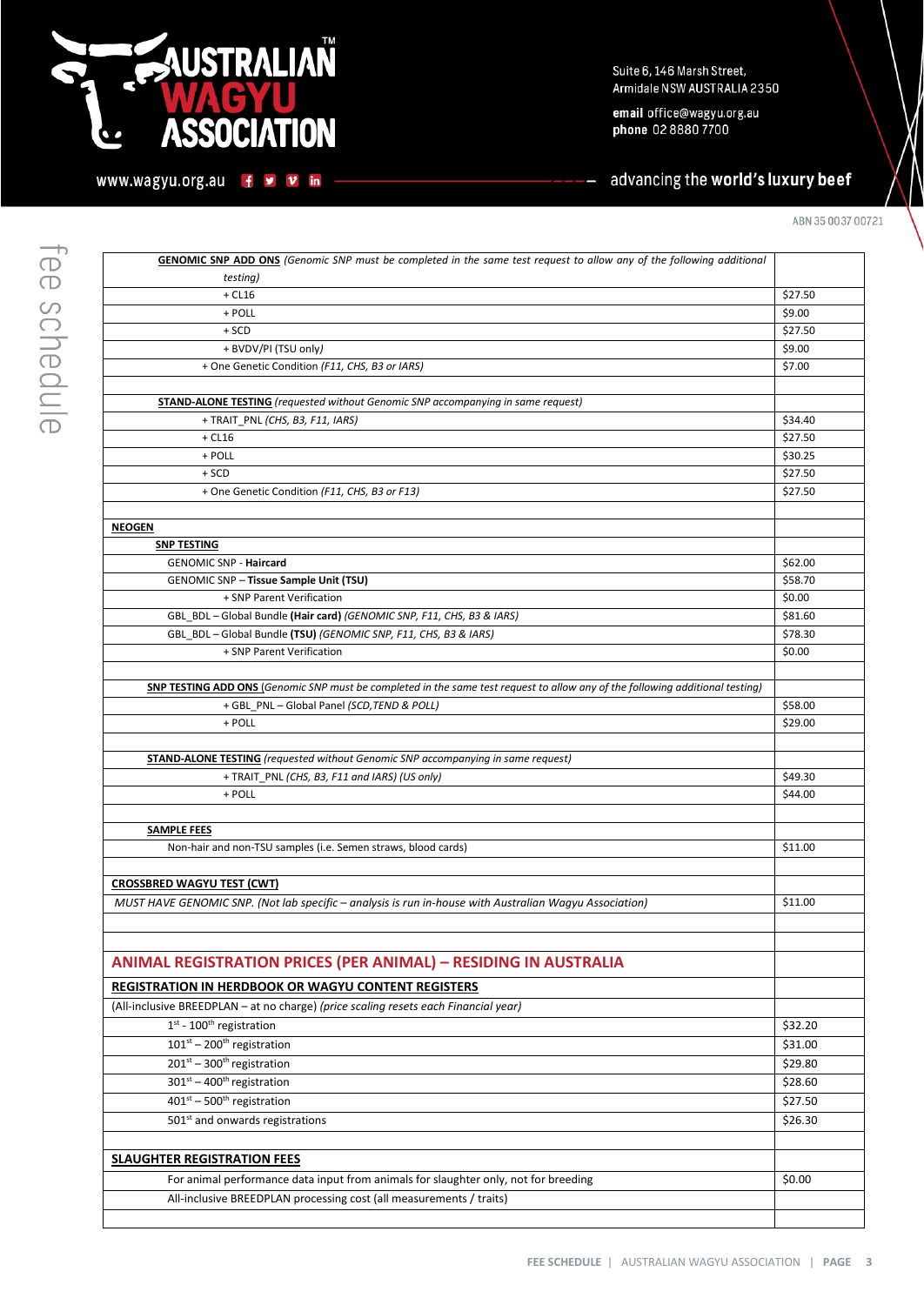## **LUSTRALIAÑ** Q **ASSOCIATION**

www.wagyu.org.au f y v in

Suite 6, 146 Marsh Street, Armidale NSW AUSTRALIA 2350

email office@wagyu.org.au phone 02 8880 7700

advancing the world's luxury beef

| <b>OTHER REGISTRATION FEES</b>                                                                                                       |         |
|--------------------------------------------------------------------------------------------------------------------------------------|---------|
| Upgrade from Slaughter Register to another Register                                                                                  | \$32.20 |
|                                                                                                                                      |         |
| <b>LATE REGISTRATION FEES</b>                                                                                                        |         |
| Registration of animals aged 18 months (late fee) (Currently not applied)                                                            | \$26.25 |
| Registration of animals aged 24 months and over (late fee) (Currently not applied)                                                   | \$54.60 |
|                                                                                                                                      |         |
| <b>ANIMAL REGISTRATION PRICES (PER ANIMAL) - RESIDING OVERSEAS</b>                                                                   |         |
| <b>REGISTRATION IN HERDBOOK OR WAGYU CONTENT REGISTERS</b>                                                                           |         |
| (All-inclusive BREEDPLAN - at no charge) (price scaling resets each Financial year)                                                  |         |
| $1st - 100th$ registration                                                                                                           | \$48.50 |
| $101st - 200th$ registration                                                                                                         | \$46.70 |
| $201^{st}$ – 300 <sup>th</sup> registration                                                                                          | \$45.00 |
| $301st - 400th$ registration                                                                                                         | \$43.20 |
| $401st - 500th$ registration                                                                                                         | \$41.50 |
| 501 <sup>st</sup> and onwards registrations                                                                                          | \$39.80 |
|                                                                                                                                      |         |
| <b>SLAUGHTER REGISTRATION FEES</b>                                                                                                   |         |
| For animal performance data input from animals for slaughter only, not for breeding                                                  | \$0.00  |
| All-inclusive BREEDPLAN processing cost (all measurements / traits)                                                                  |         |
|                                                                                                                                      |         |
| <b>OTHER REGISTRATION FEES</b>                                                                                                       |         |
| Upgrade from Slaughter Register to another Register                                                                                  | \$48.50 |
| Manual data entry surcharge per animal                                                                                               | \$11.55 |
| Pedigree Animal - manual entry                                                                                                       | \$5.80  |
|                                                                                                                                      |         |
| <b>LATE REGISTRATION FEES</b>                                                                                                        |         |
| Registration of animals aged 18 months (late fee) (Currently not applied)                                                            | \$26.25 |
| Registration of animals aged 24 months and over (late fee) (Currently not applied)                                                   | \$54.60 |
|                                                                                                                                      |         |
|                                                                                                                                      |         |
| <b>TRANSFERS</b>                                                                                                                     |         |
| <b>Bull transfers</b>                                                                                                                | \$0.00  |
| Females ** (Fees are doubled for transfers submitted after 60 days of sale)**                                                        | \$13.86 |
| Females residing overseas                                                                                                            | \$21.00 |
|                                                                                                                                      |         |
| <b>CERTIFICATES (PER ANIMAL)</b>                                                                                                     |         |
| Certificate Correction (NB: after correction, the new certificate will be available online in your member login area of our website) | \$0.00  |
| <b>Emailed Certificate</b>                                                                                                           | \$5.80  |
| Paper Certificate - printing and postage                                                                                             | \$11.55 |
| Export Certificate (including for semen & embryos)                                                                                   |         |
| Certificate Drafting (Created by AWA or updates required)                                                                            | \$78.75 |
| Certificate Review & Execution (Review only and signed by AWA)                                                                       | \$26.25 |
| Parentage Certificate - MiP ISAG or SNP (email only)                                                                                 | \$34.65 |
|                                                                                                                                      |         |
|                                                                                                                                      |         |
|                                                                                                                                      |         |
|                                                                                                                                      |         |
|                                                                                                                                      |         |
|                                                                                                                                      |         |